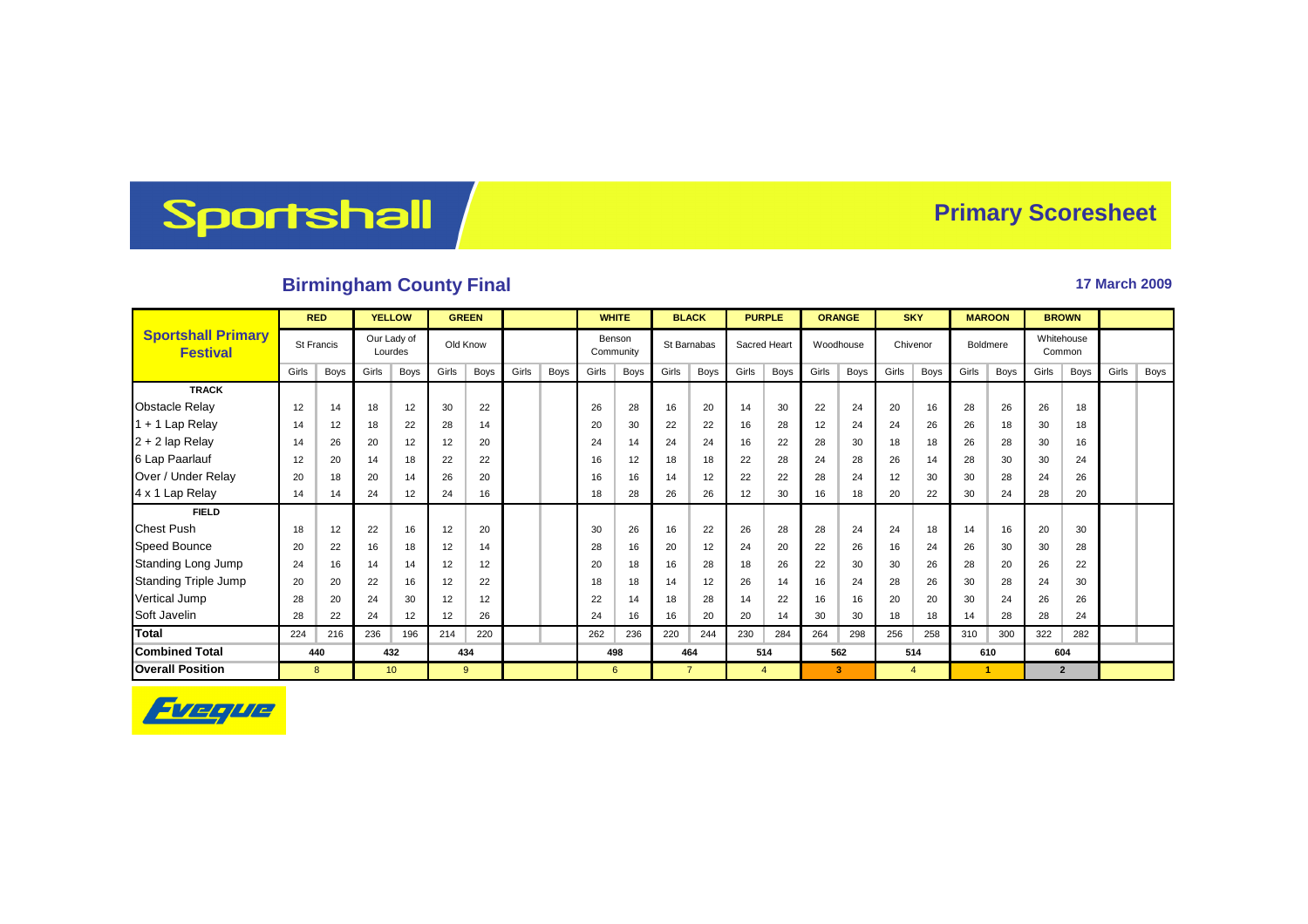|                      | <b>Sportshall</b>                     |               |                  |                          |                          |                         |                  |                          |                         |                                   |                 |                  | <b>Girls Track Events</b> | <b>Sportshall</b>              |                                |                                                    |                       |                          | <b>Girls Field Events</b> |                     |                      |                        |                                |                      |                      |                            |                      |                      |  |
|----------------------|---------------------------------------|---------------|------------------|--------------------------|--------------------------|-------------------------|------------------|--------------------------|-------------------------|-----------------------------------|-----------------|------------------|---------------------------|--------------------------------|--------------------------------|----------------------------------------------------|-----------------------|--------------------------|---------------------------|---------------------|----------------------|------------------------|--------------------------------|----------------------|----------------------|----------------------------|----------------------|----------------------|--|
|                      | <b>Girls</b><br><b>Obstacle Relay</b> |               |                  | 1 + 1 Lap Relay          |                          | 2 + 2 Lap Relay         |                  | 6 Lap Paarlauf           |                         | Over / Under<br>Relay             |                 | 4x1 Lap Relay    |                           | <b>Girls</b>                   |                                |                                                    | <b>Chest Push</b>     |                          | <b>Speed Bounce</b>       | Jump                | <b>Standing Long</b> |                        | <b>Standing Triple</b><br>Jump |                      | <b>Vertical Jump</b> |                            | Soft Javelin         |                      |  |
| Colour               | Team                                  | e (in secs) o | ă<br>$t$ ion / F | ne (in secs)<br>position | osition / Poir           | e (in secs)<br>position | osition / Points | ne (in secs)<br>position | Position / Point        | sec s<br>ime (in secs<br>position | Position / Poir | ime (in secs) or | Position / Points         | Colour                         | Team                           |                                                    | Best<br>Performances  | Total Position<br>Points | Best<br>Performances      | Total / Position    | Best<br>Performano   | Total / Position       | Best<br>Performances           | Total / Position     | Best<br>Performances | Total / Position<br>Points | Best<br>Performances | Total / Position     |  |
| RED                  | Francis<br>õ                          | 113.4         | 10               | 33.15                    | 9                        | 66                      | 9                | 110                      | 10                      | 91                                | 6               | 63.8             | 9                         | RED                            | Francis<br>の                   | $\overline{1}$<br>$\overline{\mathbf{2}}$          | 5.75<br>5             | 16.5<br>$\overline{7}$   | 37<br>45                  | 124<br>6            | 1.6<br>1.7           | 5.18<br>4              | 4.7<br>4.5                     | 12.7<br>6            | 39<br>38             | 112<br>$\mathbf{2}$        | 13<br>13             | 36<br>$\bf 2$        |  |
| <b>VELLOW</b>        | ৳<br>Lourdes<br>Our Lady              | 99.9          | 12<br>7          | 31.6                     | 14<br>7                  | 64                      | 14<br>6          | 102                      | 12<br>9                 | 91                                | 20<br>6         | 61.9             | 14<br>4                   | <b>VELLOW</b>                  | ৳<br>Lourdes<br>Our Lady       | 3<br>$\mathbf{1}$<br>$\overline{\mathbf{2}}$       | 5.75<br>6<br>5        | 18<br>17.25<br>5         | 42<br>41<br>43            | 20<br>122<br>8      | 1.88<br>1.6<br>1.54  | 24<br>4.56<br>9        | 3.5<br>4.6<br>4.36             | 20<br>13.46<br>5     | 35<br>34<br>35       | 28<br>103<br>4             | 10<br>9<br>11        | 28<br>34<br>4        |  |
|                      |                                       |               | 18               |                          | 18                       |                         | 20               |                          | 14                      |                                   | 20              |                  | 24                        |                                |                                | 3                                                  | 6.25                  | 22                       | 38                        | 16                  | 1.42                 | 14                     | 4.5                            | 22                   | 34                   | 24                         | 14                   | 24                   |  |
| <b>GREEN</b>         | Old Know                              | 91.3          | 1                | 29.3                     | 2                        | 73                      | 10               | 100                      | 5                       | 84                                | 3               | 61.9             | 4                         | GREEN                          | Old Know                       | $\overline{1}$<br>$\overline{\mathbf{2}}$          | $\overline{4}$<br>4.5 | 14.25<br>10              | 20<br>42                  | 88<br>10            | 1.68<br>1.32         | 4.42<br>10             | 4.02<br>3.62                   | 11.44<br>10          | 23<br>15             | 64<br>10                   | 9<br>10              | 25<br>10             |  |
|                      |                                       |               | 30               |                          | 28                       |                         | 12               |                          | 22                      |                                   | 26              |                  | 24                        |                                |                                | $\overline{\mathbf{3}}$<br>$\overline{1}$          | 5.75                  | 12<br>$\mathbf 0$        | 26                        | 12<br>$\mathbf 0$   | 1.42                 | 12<br>$\mathbf 0$      | 3.8                            | 12<br>$\mathbf 0$    | 26                   | 12<br>$\pmb{0}$            | 6                    | 12<br>$\mathbf 0$    |  |
| $\bullet$            | $\circ$                               |               | 0                |                          | 0                        |                         | 0                |                          | 0                       |                                   | $\bf{0}$        |                  | 0                         | $\bullet$                      | $\circ$                        | $\overline{\mathbf{2}}$                            |                       | 0                        |                           | 0                   |                      | $\bf{0}$               |                                | $\bf{0}$             |                      | 0                          |                      | $\pmb{0}$            |  |
|                      |                                       |               | $\bf{0}$         |                          | $\bf{0}$                 |                         | $\bf{0}$         |                          | $\mathbf{0}$            |                                   | $\mathbf{0}$    | 62.4             | $\bf{0}$                  |                                |                                | $\overline{\mathbf{3}}$<br>$\overline{1}$          | $\overline{7}$        | $\bf{0}$<br>19.75        | 50                        | $\bf{0}$<br>140     | 1.68                 | $\bf{0}$<br>4.8        | 4.68                           | $\bf{0}$<br>11.82    | 38                   | $\bf{0}$<br>98             | 11                   | $\mathbf{0}$<br>34   |  |
| <b>WHITE</b>         | Community<br>Benson                   | 98.2          | 3                | 30.7                     | 6                        | 63                      | 4                | 101                      | 8                       | 91.4                              | 8               |                  | 7                         | <b>WHITE</b>                   | Community<br>Benson            | $\overline{\mathbf{2}}$                            | 6                     | $\mathbf{1}$             | 45                        | $\overline{2}$      | 1.5                  | 6                      | 3.54                           | $\overline{7}$       | 32                   | 5                          | 8                    | 4                    |  |
|                      |                                       |               | 26               |                          | 20                       |                         | 24               |                          | 16                      |                                   | 16              |                  | 18                        |                                |                                | $\overline{\mathbf{3}}$<br>$\overline{1}$          | 6.75<br>4.5           | 30<br>15.75              | 45<br>39                  | 28<br>124           | 1.62<br>1.62         | 20<br>4.58             | 3.6<br>$\overline{4}$          | 18<br>11.48          | 28<br>39             | 22<br>94                   | 15<br>9              | 24<br>30             |  |
| <b>BLACK</b>         | Barnabas<br>ö                         | 100.8         | 8                | 30.6                     | 5                        | 63                      | 4                | 100.5                    | $\overline{\mathbf{r}}$ | 93                                | 9               | 61.7             | 3                         | <b>BLACK</b>                   | Barnabas<br>ö                  | $\overline{2}$                                     | 5.5                   | 8                        | 45                        | 6                   | 1.26                 | 8                      | 3.8                            | 9                    | 24                   | $\overline{7}$             | 9                    | 8                    |  |
|                      |                                       |               | 16               |                          | 22                       |                         | 24               |                          | 18                      |                                   | 14              |                  | 26                        |                                |                                | 3                                                  | 5.75                  | 16                       | 40                        | 20                  | 1.7                  | 16                     | 3.68                           | 14                   | 31                   | 18                         | 12                   | 16                   |  |
| <b>PURPLE</b>        | Sacred<br>Heart                       | 101.2         | 9                |                          | 8<br>31.9<br>16          | 65                      | 8                | 100                      | 5                       | 90                                | 5               | 66.8             | 10                        | <b>PURPLE</b>                  | Sacred<br>Heart                | $\overline{1}$<br>$\overline{2}$                   | 6.5<br>5.5            | 18.5<br>3                | 43<br>41                  | 127<br>4            | 1.76<br>1.72         | 4.74<br>$\overline{7}$ | 4.7<br>4                       | 14.12<br>3           | 30<br>30             | 88<br>9                    | 11<br>13             | 33<br>6              |  |
|                      |                                       |               | 14               |                          |                          |                         | 16               |                          | 22                      |                                   | 22              |                  | 12                        |                                |                                | $\overline{\mathbf{3}}$                            | 6.5                   | 26                       | 43                        | 24                  | 1.26                 | 18                     | 5.42                           | 26                   | 28                   | 14                         | 9                    | 20                   |  |
|                      |                                       |               | 5                |                          | 10                       |                         |                  |                          | 4                       |                                   | 2               |                  | 8                         |                                |                                | $\overline{\mathbf{1}}$                            | 6.25                  | 19.5                     | 45                        | 126                 | 1.62                 | 5.12                   | 3.1                            | 11.6                 | 30                   | 92                         | 13                   | 37                   |  |
| ORANGE               | <b>Noodhous</b><br>$\omega$           | 98.6          |                  | 33.4                     |                          | 60                      | 2                | 97                       |                         | 81                                |                 | 63.5             |                           | ORANGE                         | Woodhous<br>$\pmb{\mathbb{O}}$ | $\overline{\mathbf{2}}$                            | 6.25                  | $\overline{2}$           | 46                        | 5                   | 1.82                 | 5                      | 4.1                            | 8                    | 27                   | 8                          | 9                    | 1                    |  |
|                      |                                       |               | 22               |                          | 12                       |                         | 28               |                          | 24                      |                                   | 28              |                  | 16                        |                                |                                | $\overline{\mathbf{3}}$                            | $\overline{7}$        | 28                       | 35                        | 22                  | 1.68                 | 22                     | 4.4                            | 16                   | 35                   | 16                         | 15                   | 30                   |  |
| $S_K$                | Chivenor                              | 99.5          | 6                | 30.1                     | 4                        | 64.9                    | 7                | 96                       | 3                       | 100                               | 10              | 62.1             | 6                         | SKY                            | Chivenor                       | $\overline{\mathbf{1}}$<br>$\overline{\mathbf{2}}$ | 6<br>6.5              | 17.5<br>4                | 36<br>47                  | 122<br>8            | 1.58<br>2.6          | 5.6<br>$\mathbf{1}$    | 5.2<br>4.7                     | 14.3<br>$\mathbf{2}$ | 23<br>29             | 96<br>6                    | 11<br>9              | 31<br>$\overline{7}$ |  |
|                      |                                       |               | 20               |                          | 24                       |                         | 18               |                          | 26                      |                                   | 12              |                  | 20                        |                                |                                | $\overline{\mathbf{3}}$                            | 5                     | 24                       | 39                        | 16                  | 1.42                 | 30                     | 4.4                            | 28                   | 44                   | 20                         | 11                   | 18                   |  |
|                      |                                       |               | 2                |                          | 3                        |                         | 3                |                          | 2                       |                                   | 1               |                  | 1                         |                                |                                | $\mathbf{1}$                                       | 4.25                  | 15                       | 45                        | 133                 | $\overline{2}$       | 5.5                    | 5.7                            | 15.12                | 37                   | 114                        | 11                   | 28                   |  |
| <b>MAROON</b>        | Boldmere                              | 93.4          |                  | 29.4                     |                          | 61                      |                  | 93                       |                         | 79                                |                 | 56.8             |                           | <b>MAROON</b>                  | Boldmere                       | $\overline{2}$                                     | 5.5                   | 9                        | 42                        | 3                   | 1.9                  | $\overline{2}$         | 4.62                           | $\mathbf{1}$         | 47                   | $\mathbf{1}$               | 9                    | 9                    |  |
|                      |                                       |               | 28               |                          | 26                       |                         | 26               |                          | 28                      |                                   | 30              |                  | 30                        |                                |                                | 3                                                  | 5.25                  | 14                       | 46                        | 26                  | 1.6                  | 28                     | 4.8                            | 30                   | 30                   | 30                         | 8                    | 14                   |  |
| <b>BROWN</b>         | Whitehous<br>e Common                 | 98.2          | 3                | 28.6                     | 1<br>1<br>59<br>30<br>30 |                         |                  | 92                       | 1                       | 85                                | 4               | 59.9             | $\overline{2}$            | <b>BROWN</b>                   | Whitehous<br>e Common          | $\overline{\mathbf{1}}$<br>$\overline{2}$          | 6.5<br>5              | 17<br>6                  | 48<br>47                  | 144<br>$\mathbf{1}$ | 1.74<br>1.72         | 5.3<br>3               | 4.7<br>5                       | 14.1<br>4            | 39<br>38             | 110<br>3                   | 13<br>9              | 36<br>$\mathbf{2}$   |  |
|                      |                                       |               | 26               |                          |                          |                         | 30               |                          | 24                      |                                   | 28              |                  |                           | $\mathbf{3}$                   | 5.5                            | 20                                                 | 49                    | 30                       | 1.84                      | 26                  | 4.4                  | 24                     | 33                             | 26                   | 14                   | 28                         |                      |                      |  |
| $\bullet$<br>$\circ$ |                                       |               | 0                |                          | $\bf{0}$                 |                         | 0                |                          | $\mathbf 0$             |                                   | $\bf{0}$        |                  | 0                         |                                |                                | $\overline{1}$                                     |                       | $\mathbf 0$              |                           | $\mathbf 0$         |                      | $\mathbf 0$            |                                | $\mathbf 0$          |                      | $\mathbf 0$                |                      | $\mathbf 0$          |  |
|                      |                                       |               | $\bf{0}$         |                          | $\bf{0}$<br>$\bf{0}$     |                         | $\mathbf{0}$     |                          | $\bf{0}$                |                                   | $\bf{0}$        | $\bullet$        | $\circ$                   | $\overline{2}$<br>$\mathbf{3}$ |                                | 0<br>$\bf{0}$                                      |                       | 0<br>$\mathbf{0}$        |                           | 0<br>$\bf{0}$       |                      | 0<br>$\bf{0}$          |                                | 0<br>$\mathbf{0}$    |                      | $\pmb{0}$<br>$\mathbf{0}$  |                      |                      |  |